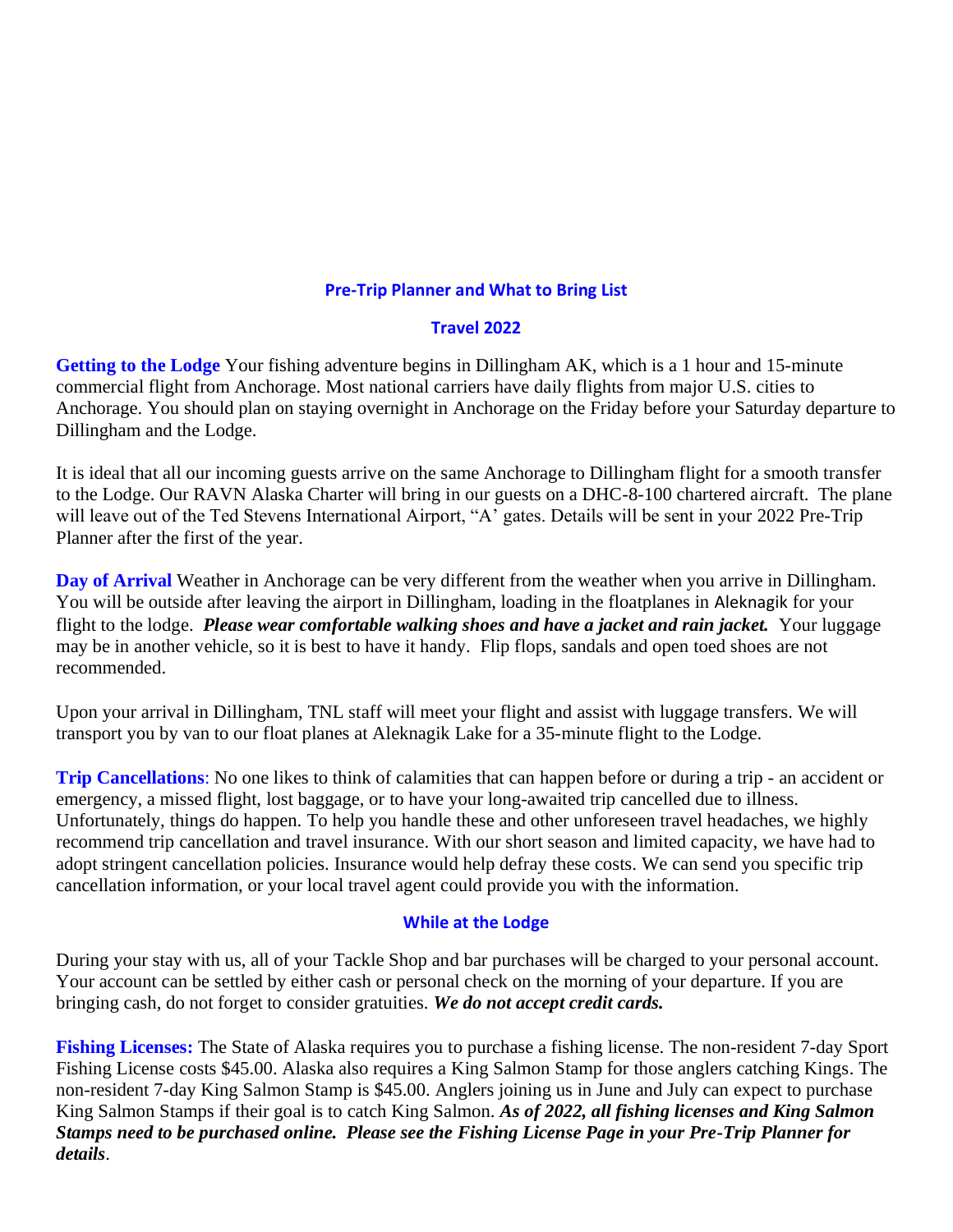**Communications - Phone calls and Wireless Internet** - We have our own Satellite dish with two phone lines and high speed internet with **wireless in the Main Lodge**. We have a dedicated phone line located in the Lodge for guests' use.

For incoming messages, we are recommending that you have your families, friends, and business associates send e-mails. They can send e-mails directly to your personal accounts (we do have a computer with internet access for our guests), or they can send e-mails to our Tikchik e-mail address [\(info@tikchik.com\)](mailto:info@tikchik.com) and we can print out any attachments and pass them along to the guest. *Please be sure the guest's name is mentioned in the subject line of the e-mail for anyone trying to reach you by e-mail.*

Because we have just *one phone line* for all of our guests, the use of the phone is generally busy with outgoing calls during peak hours. Peak hours of use are in the morning before we fly out, and in the evening when our anglers get back from fishing. Anyone trying to call in will probably get a busy signal, whereas e-mails will be more efficient for getting messages through to our guests.

Your e-mails will be printed out and delivered to your room each day before you return from fishing. You can then return calls at your convenience.

*The use of the computer and internet is complimentary.*

**Faxes** – We do not have fax capabilities.

### **Lodge Phone Number is (866) 342 2909**

**E-mail Address is [info@tikchik.com](mailto:info@tikchik.com) Website Address is [www.tikchiklodge.com](mailto:info@tikchik.com)**

**Note**: Cell phones do not work in this area – we are too remote. *Iridium handheld satellite phones* work very well and can be rented in Anchorage.

**Meals** Our meals are fresh, well-prepared and well-presented. Our ample sized portions are creative and varied. Our dining room staff is polite, gracious and attentive to detail. We are tenacious in our commitment to a quality dining experience. We fly in fresh vegetables weekly, and we supplement our meals with greens and herbs grown from our greenhouse.

All of your meals are included as part of your fishing package. We serve a hearty made-to-order breakfast with a light fruit, yogurt and hot or cold cereal option. For lunch you have a choice of a sandwich, salad and dessert, or a shore-side salmon lunch prepared expertly by your guide. At each evening dinner we offer two entrees – a meat or fish selection. Desserts are wonderful and our coffee is custom roasted in Anchorage. Thoughtfully chosen domestic and foreign wines accompany your evening meals.

## *Please do not hesitate to ask ahead of time for special consideration if you have any dietary needs, or special alcohol requests.*

**In Room Amenities** All our guest rooms have a coffeemaker stocked with gourmet coffee, both decaf and regular. We offer a complimentary snack basket, which is filled daily with a variety of granola bars, chips, and candy bars. Our hospitality items include shampoo, lotion and soap. Our rooms have 24-hour electricity, 110 volt, 60 hertz for charging cameras, batteries, and laptop computers, etc. Hair dryers are available upon request.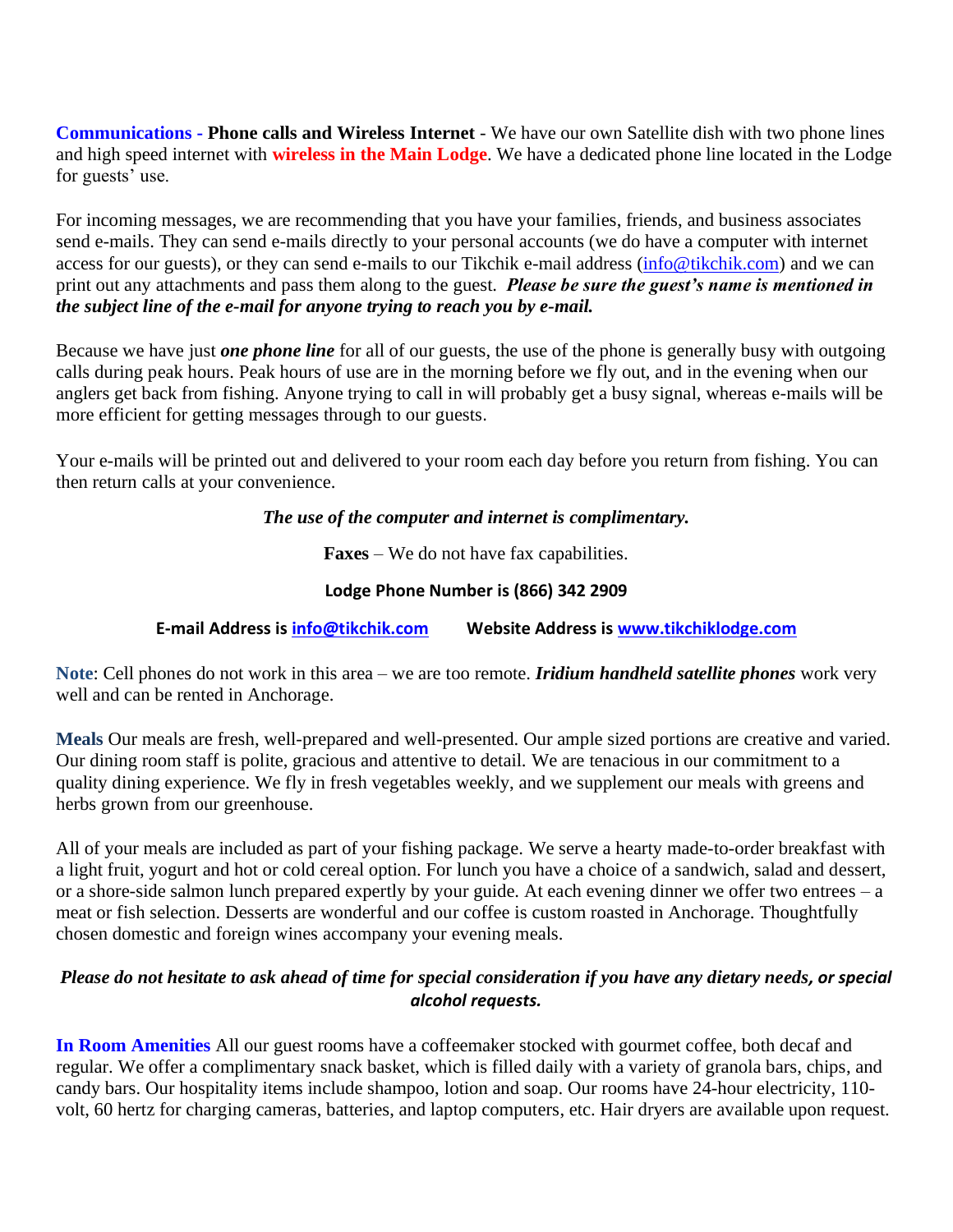Laundry We are pleased to offer our guests light laundry service. We can wash, dry, fold and return your laundry in the same day. This service is complimentary.

**Gratuities** To eliminate the awkward feeling of wondering how much and who to tip, we recommend that you leave one total gratuity at the end of your stay. Your gratuity will be distributed evenly amongst the entire staff. The amount of gratuity is at the discretion of each guest. As a recommended guideline, most guests leave 10% to 12% of the lodge package price. Extraordinary service can increase the amount you may want to tip.

**Tackle/Gift Shop** We carry a selection of fishing accessories, Tikchik apparel, sun block, bug repellent and miscellaneous items. Remember, we provide all the fishing gear, lures, flies and accessories.

**Lodge Library** We have a small library with books on Alaska, fishing, flora, wildlife and best seller novels. We also have a selection of games, chess, backgammon, and of course, cards and poker chips.

**Bar** Tikchik has a full-service liquor license. We have a bartender on duty and offer standard brands of premium liquor, a selection of imported domestic beer, and a tasteful selection of foreign and domestic wines. We also offer a selection of mixers and soft drinks at no charge. Please let us know if you have any personal favorites and we will have it on hand for your stay.

**Sauna** We have a centrally located wood-fired sauna which is available for you to enjoy after a day's fishing. Don't forget to pack your swimsuit!

**Weather** Throughout the summer the temperatures will range from the low 50s to the mid 70s. The temperatures in mid to late September are slightly cooler with the temperatures in the low 40s to high 50s during the day. In late September, it is possible to have a frost at night; however, this usually happens during clear skies, and the days will be sunny and pleasantly warm.

The weather is unpredictable and can easily reach both extremes during any week of our season. Bristol Bay is famous for its storms and rainy weather. Each year is different and totally unpredictable. Generally, June and July are dryer than August and September. The June and July days are quite long with little darkness. As the days become shorter in the fall, our temperatures will fall accordingly. Our weather can also change very quickly. Proper clothing and being prepared is the key to a comfortable trip.

There are several "on line" weather tools that you can use to check the weather in Dillingham before your trip, our website [\(www.tikchiklodge.com\)](http://www.tikchiklodge.com/) under the Useful Links and Pre-Trip Information page, can link you right to them.

**Taking Salmon Home** In the spirit of conservation, we encourage the release of all freshwater species of fish. Salmon bag limits have been reduced in recent years in an effort to allow more fish to reach the spawning grounds. We do encourage our guests to take a few Salmon to enjoy at home. Our emphasis is on sending home a quality product. We will gladly process your fish in serving sizes for 2, 4 or more. We package your catch in insulated boxes for transportation home.

*The only way to get your fish home is to take your fish as luggage. We cannot ship any frozen product from Dillingham.* Unfortunately, airfreight shippers will not accept frozen product for shipment to the lower 48 states. *Dillingham does not have Fed Ex or UPS outgoing services.*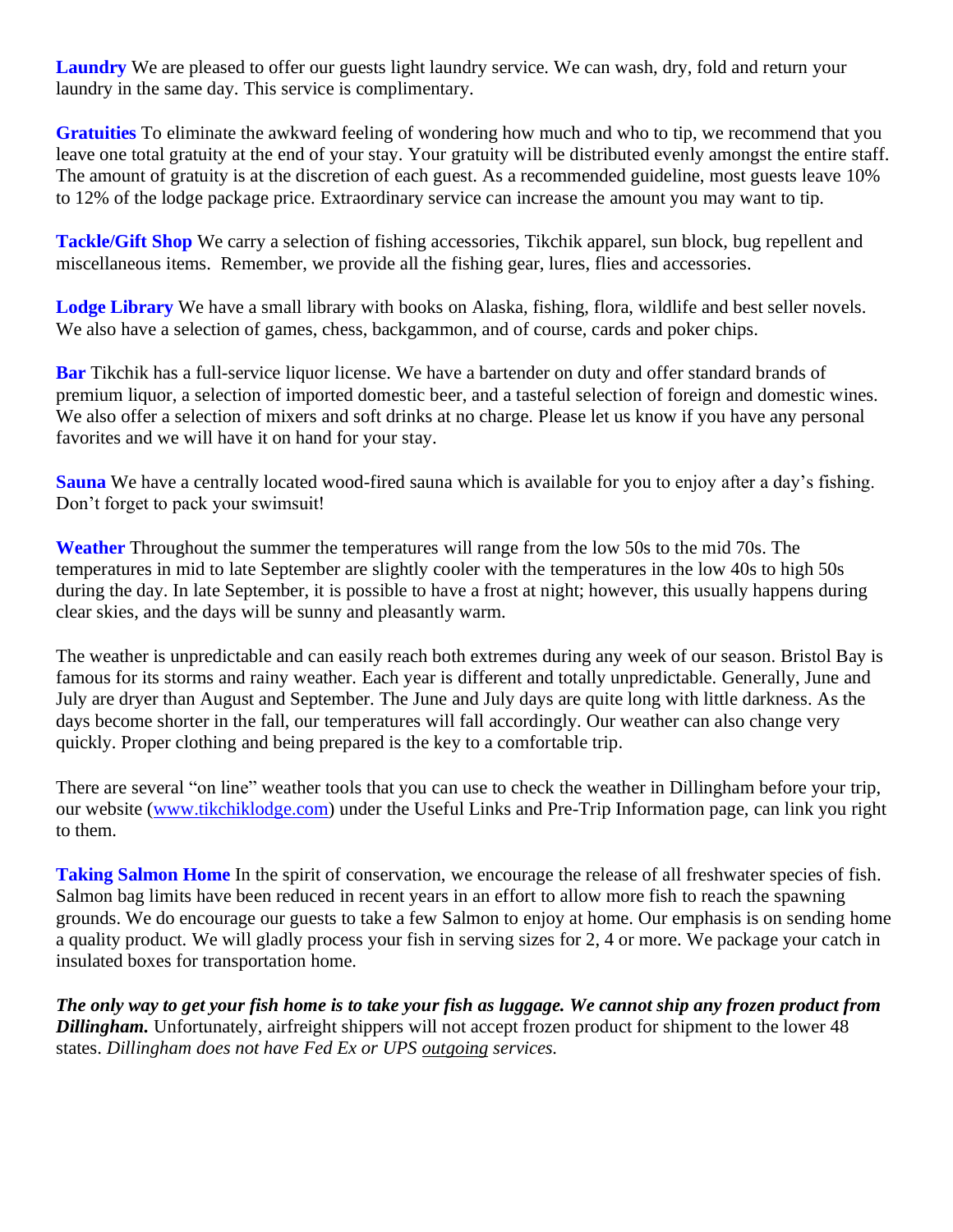#### **What to Bring**

**Clothing** Alaska's weather is unpredictable – a warm, sunny morning can turn to cool showers all within a day's fishing. To counter this range of climatic conditions, we highly recommend the layer method of dressing. Long sleeve shirts, polar tech or fleece pullovers along with a Gore-Tex outer shell work well. As our Alaskan summer temperatures change, you can take off a layer or add one. Because you will have your waterproof day pack/bag you can pack extra layers in the morning, and they will be dry for you as the need arises.

For mid-August through September, you should bring an extra heavier layer. Long underwear, a sweatshirt or sweater along with neoprene fishing gloves and a warmer hat for under your rain gear will be adequate.

**Lodge Attire** Evenings at the Lodge are informal; therefore, casual, and comfortable are appropriate. Do not forget shorts for those hot summer evenings.

**Rain Gear ~ Be Prepared** It is important that you bring good quality rain gear. The highest quality Gore-Tex "storm wear" coats with hoods are required. Because you will be wearing waders, you will not need rain pants.

**Day Pack** You should bring a waterproof day pack/bag for carrying your rain gear, extra layers of clothing, camera, and anything else you might need during the day.

**Shipping Items to the Lodge Dillingham is a remote location; there is limited and somewhat unreliable UPS** service. FED EX does not service this area. For any items that you need shipped we would recommend Alaska Airlines Goldstreak Service. Packages can be sent in care of Tikchik Narrows Lodge with the Dillingham lodge number **(866)342 2909.** You can also ship via US Postal Service Priority or Express mail (**PO Box 690**, **Dillingham, AK 99576)** *Make sure you allow plenty of time*.

**Waders** We can provide **Orvis** stocking foot waders and boots for our Anglers. Please see the **Wader Information** form, which has a size chart on the back side. This form is found in the right-hand pocket of your 2022 Pre-Trip Planner. Make sure to let us know your boot size as well if you need them. Boot sizes are based on shoe size. Round up to the nearest shoe size if needed. Your waders and boots will be in your cabin upon your arrival.

*Please send this form in as soon as you can if you would like us to provide waders to make sure we have all sizes available for you.*

# *\*\*\* As of January 1, 2012, Felt Soled Waders are no longer allowed to be used in the State of Alaska \*\*\**

Felt soles have been banned in Alaska to protect against invasive species. Please bring non-felt soles if you are bringing your own waders. *Please do not bring waders or wading boots with studs. They are quite slippery in the aluminum boats and tear up the floats and floors of our aircraft.*

**Sun Glasses** Good quality, polarized sun glasses are a necessity for fishing in Alaska. Glasses protect your eyes from flies and lures. They also allow you to see what the guides see. Whether it is site fishing for trout or observing a school of salmon, polarized glasses are an important tool in fishing. It is a good idea to bring a spare pair of sunglasses.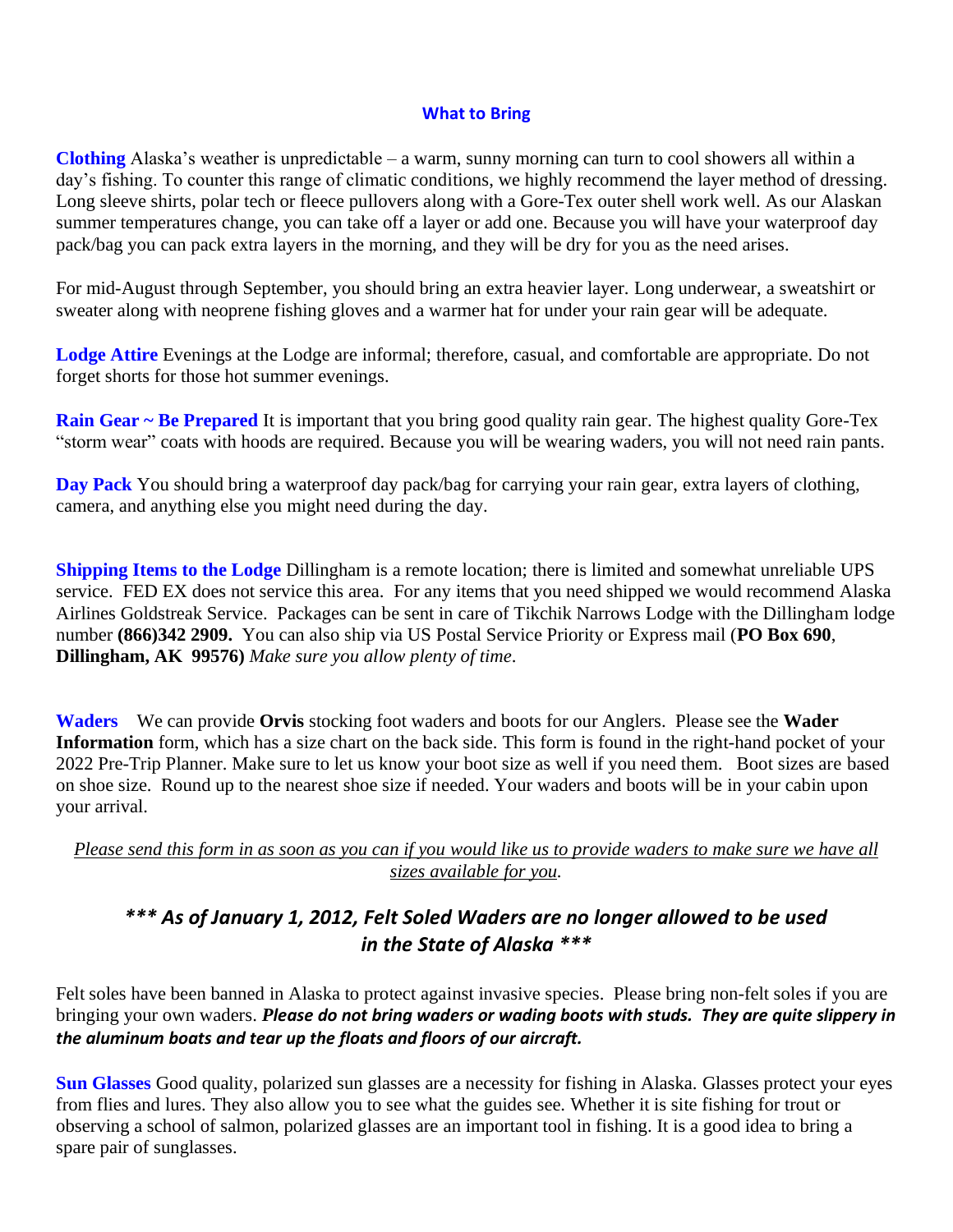Other Items to Bring:

- Insect repellent We recommend pump spray or roll-on with 15% to 20% DEET. 100% DEET is not necessary.
- Sun block Even though this is Alaska, our sun can be very intense, especially intensified by the reflections off the water.
- Lip balm with SPF 15.
- Camera and batteries (Many anglers use their Phones)

# **Fishing Equipment**

**Fishing Tackle** For your convenience and ease of travel, Tikchik provides all your fishing rods and reels (both spin and fly), along with the necessary tackle for each day of fishing. That includes flies, lures, leaders, tippets, and swivels, etc.

Your guides will be well-equipped and will carry everything that you will need for your day's fishing. Orvis and Sage fly rods and reels are featured. We provide 7 weight and 9 weight fly rods with both floating and sink tip fly lines. Lamiglass rods with Shimano spinning reels and Abu Garcia 6500 level wind reels are provided for King Salmon. We also provide inflatable fishing vests for your use.

**Bringing Your Own Rods** You are welcome to bring your own equipment. During a week of fishing you will catch many different species of fish ranging in size from 2 to 15 pounds, and during King Salmon runs up to 50 pounds. If you bring your own rods:

Spinning and/or bait casting rods: We recommend that you bring two rods:

- A light rod with 6 to 8 pound test line is suggested for our fresh water species.
- A medium weight rod with 12 pound test line is suggested for Salmon, other than King Salmon. **Please do not bring one piece rods – they do not fit in the airplane.**

**Fly Fishing** The key to fully enjoying Alaska fly-fishing is to be versatile, utilizing the correct outfit along with floating and sink tip fly lines. Two rods are recommended – one medium weight rod for fresh water species and one heavier rod for Salmon.

- A light weight fly rod for our fresh water species. We suggest a 6 or 7 weight rod with one floating line and an extra spool of fast sink tip line.
- A medium weight fly rod. We suggest a 9 weight rod with one floating line and one fast sink tip line.

We provide all the flies, leaders, tippet material, strike indicators, split shot, and dry fly floatant, etc. If you would like a list of flies, please notify us and we will be glad to send you one.

Whether you have limited or no fly-fishing experience, you will find our waters to be very accommodating and productive. Our guides are very patient and can teach every aspect of fly-fishing. You can expect to catch fish on a fly on your first day of fly-fishing. A week at Tikchik Narrows Lodge can be equal to attending the finest fly-fishing schools, except that you will catch a lot more fish while learning.

*At Tikchik Narrows Lodge we don't just go fishing, we take guests to catch fish!*